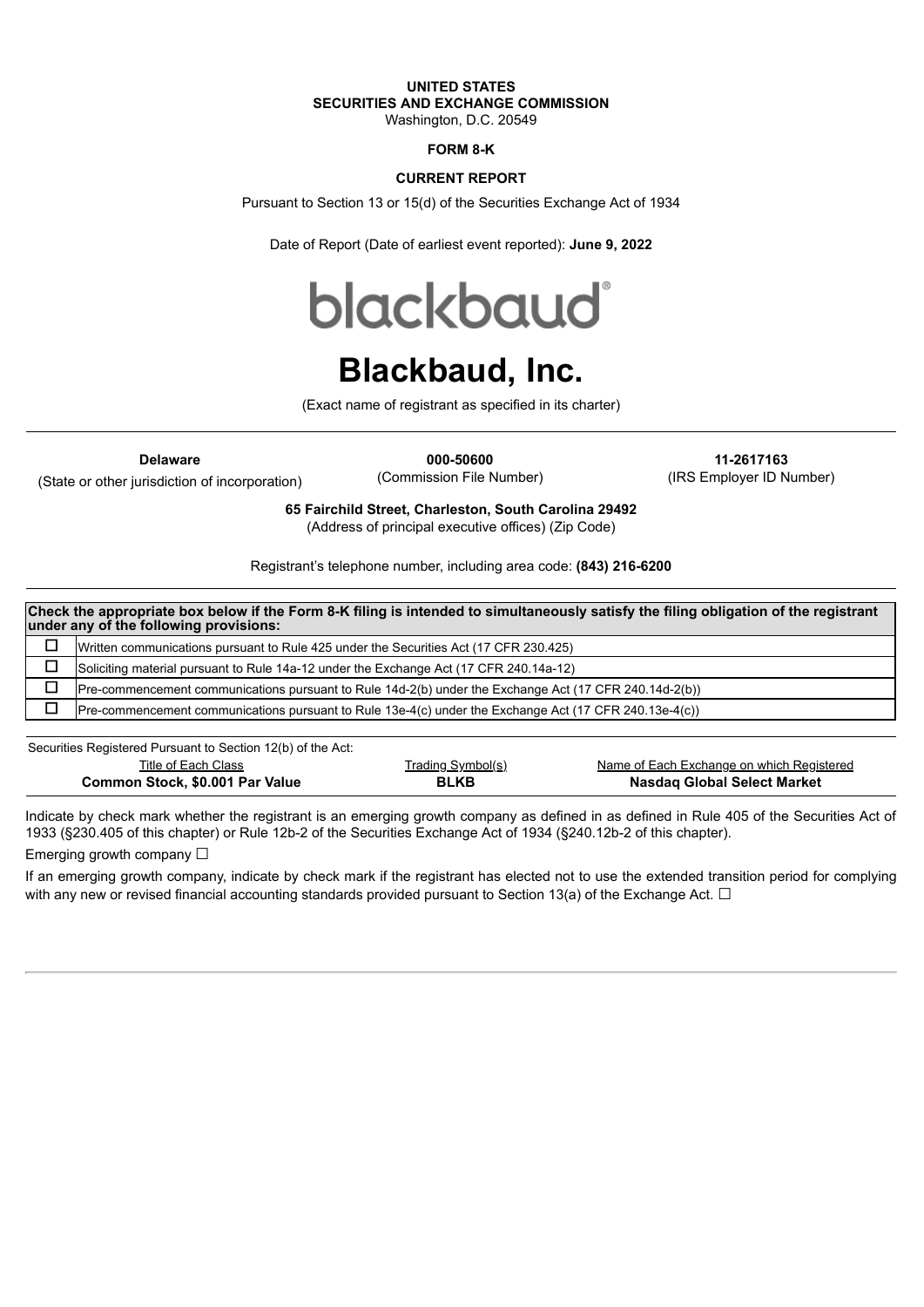#### **Item 5.07. Submission of Matters to a Vote of Security Holders.**

The Company held its 2022 annual meeting of stockholders on June 9, 2022. The results of the matters submitted to a vote of the Company stockholders at the meeting are set forth below.

**Proposal 1 - Election of Directors.** Stockholders elected three Class C members to the Company's Board of Directors, each for a three year term expiring in 2025 as follows:

| <b>Member</b>      | For        | <b>Against</b> | <b>Abstentions</b> | <b>Broker</b><br><b>Non-Votes</b> |
|--------------------|------------|----------------|--------------------|-----------------------------------|
| Michael P. Gianoni | 39,249,769 | 650.124        | 20.790             | 8,903,209                         |
| D. Roger Nanney    | 39.558.893 | 340.777        | 21.013             | 8.903.209                         |
| Sarah E. Nash      | 37,483,323 | 2.416.906      | 20.454             | 8,903,209                         |

**Proposal 2 - Advisory Vote to Approve Named Executive Officer Compensation.** Stockholders approved on an advisory basis the 2021 compensation of the Company's named executive officers as follows:

| Votes Cast For          | 38,486,501 |
|-------------------------|------------|
| Votes Cast Against      | 1.414.243  |
| Abstentions             | 19.939     |
| <b>Broker Non-Votes</b> | 8.903.209  |

Proposal 3 - Vote to Approve the Amendment and Restatement of the Blackbaud, Inc. 2016 Equity and Incentive Compensation **Plan.** Stockholders approved the amendment and restatement of the Blackbaud, Inc. 2016 Equity and Incentive Compensation Plan as follows:

| Votes Cast For     | 38,853,427 |
|--------------------|------------|
| Votes Cast Against | 1.044.640  |
| Abstentions        | 22.616     |
| Broker Non-Votes   | 8,903,209  |

**Proposal 4 - Ratification of Appointment of Independent Registered Public Accounting Firm.** Stockholders ratified the appointment of Ernst & Young LLP as the Company's independent registered public accounting firm for the fiscal year ending December 31, 2022 as follows:

| Votes Cast For          | 48,563,403 |
|-------------------------|------------|
| Votes Cast Against      | 249,249    |
| Abstentions             | 11,240     |
| <b>Broker Non-Votes</b> | N/A        |